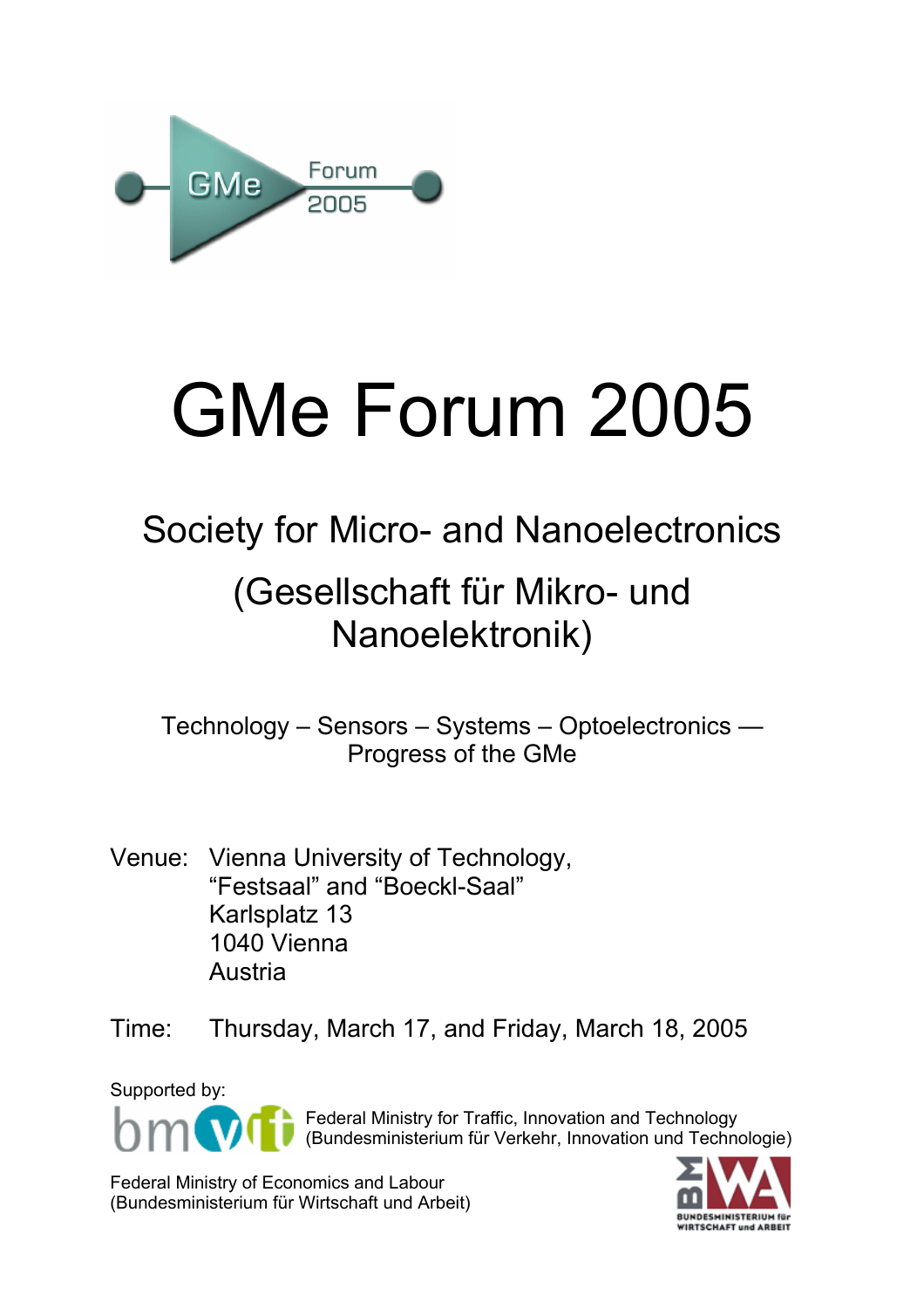Invited Speakers:

¾ Introduction:

Prof. Dr. P. SKALICKY, President of the Vienna University of Technology

¾ Nanoelectromechanical Systems:

Prof. Dr. R. BLICK, University of Wisconsin, Madison, WI, USA Prof. Dr. Ch. HIEROLD, ETH-Zürich, Zurich, Switzerland

 $\triangleright$  Micromachining with Femtosecond Lasers:

Dr. A. ISEMANN, Femtolasers Produktions GmbH, Vienna, Austria

¾ Bioelectronics:

Dr. H.-U. DODT, Max-Planck-Institut für Psychiatrie, Munich, Germany

¾ Spintronics:

Prof. Dr. L. ALFF, Vienna University of Technology, Vienna, Austria

¾ Carbon Nanotubes:

Dr. W. HÖNLEIN, Infineon Technologies AG, Munich, Germany

 $\triangleright$  Technology:

DI. R. MINIXHOFER, austriamicrosystems AG, Unterpremstätten, Austria

Dr. H. OKORN-SCHMIDT, SEZ AG, Villach, Austria

Dr. A. LUGSTEIN, Vienna University of Technology, Vienna, Austria

¾ Quantum Devices:

Dr. T. MÜLLER, Vienna University of Technology, Vienna, Austria

¾ Opto-Electronics:

Dr. K. HINGERL, Johannes Kepler University Linz, Austria

Prof. Dr. G. SPRINGHOLZ, Johannes Kepler University Linz, Austria

¾ Sensors:

Dr. D. ROCHA, Vienna University of Technology, Vienna, Austria

#### Podium Discussion:

"*Who supports technology in Austria?*"

#### Poster Presentation:

Results achieved by the university institutes supported by the GMe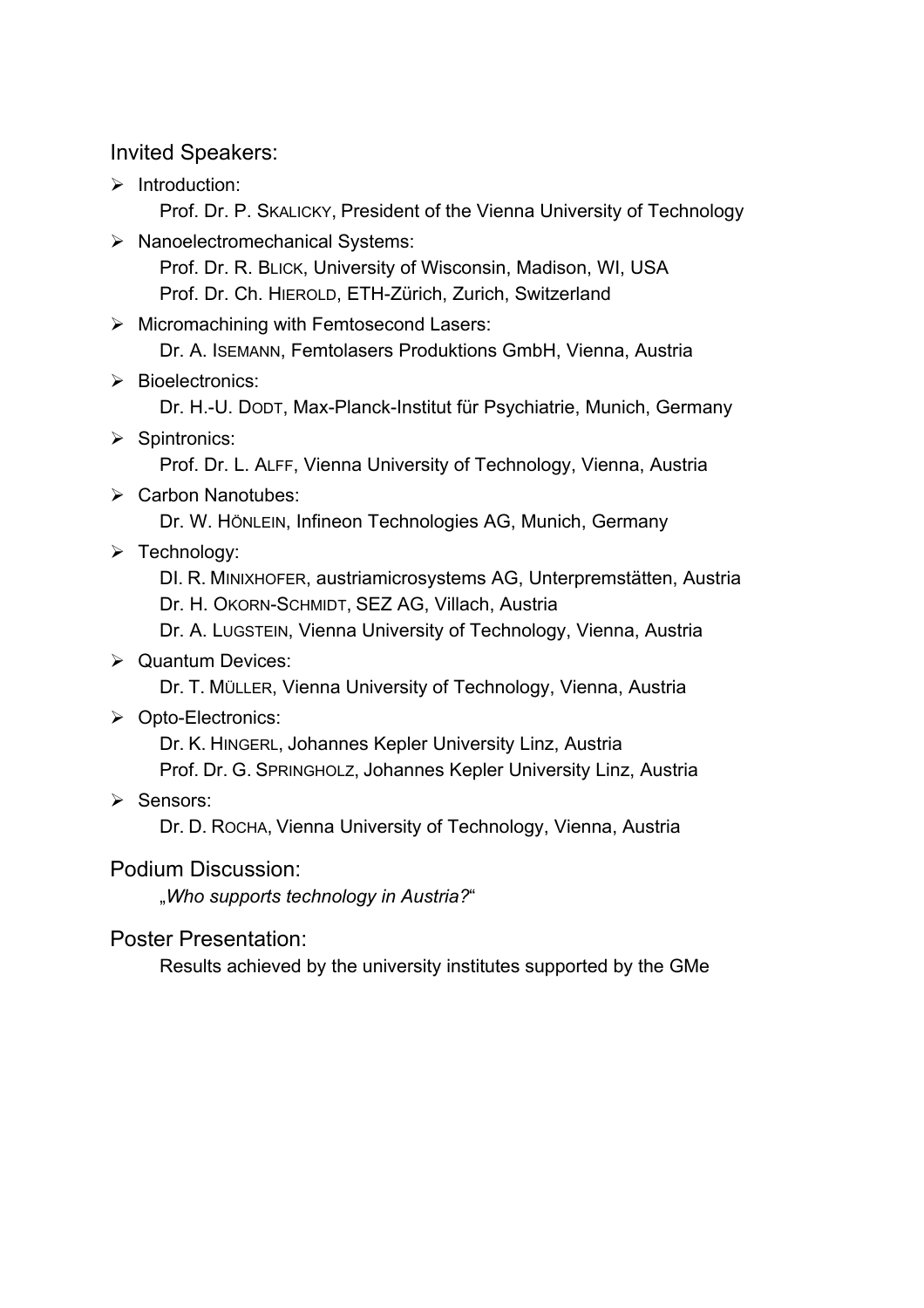# **Thursday, March 17, 2005**

|                            | 10:00 - 10:30 Welcome, Coffee                                                                                    |
|----------------------------|------------------------------------------------------------------------------------------------------------------|
|                            | <b>Opening:</b>                                                                                                  |
|                            | 10:30 - 11:00 E. GORNIK (President of the GMe)                                                                   |
|                            | P. SKALICKY (President of the Vienna University of Technology)                                                   |
|                            | <b>Nanoelectromechanical Systems:</b>                                                                            |
|                            | 11:00 - 11.45 R. BLICK: From Classical Mechanics to Quantum-Electro-Mechanics                                    |
|                            | 11:45 - 12:30 Ch. HIEROLD: From MEMS to NEMS                                                                     |
| 12:30 - 14:00 Lunch Break  |                                                                                                                  |
|                            | <b>Micromachining with Femtosecond Lasers:</b>                                                                   |
| $14:00 - 14:45$            | A. ISEMANN: Micromachining with Femtosecond Lasers                                                               |
|                            | <b>Bioelectronics:</b>                                                                                           |
| $14:45 - 15:30$            | H.U. DODT: Bioelectronics and Bioimaging - New Approaches for the<br><b>Investigation of Brain Microcircuits</b> |
| 15:30 - 16:00 Coffee Break |                                                                                                                  |
|                            | <b>Spintronics:</b>                                                                                              |
| $16:00 - 16:45$            | L. ALFF: Spintronics: A New Spin for the World of Electronics                                                    |
|                            | <b>Carbon Nanotubes:</b>                                                                                         |
| $16:45 - 17:30$            | W. HÖNLEIN: Carbon Nanotubes - A Successor to Silicon<br>Technology?                                             |
| $17:30 - 17:45$            | <b>Break</b>                                                                                                     |
|                            | <b>Evening Session:</b>                                                                                          |
| $17:45 - 18:00$            | E. GORNIK: Presentation of the Activities of the GMe                                                             |
| $18:00 - 19:00$            | Panel Discussion: "Who supports technology in Austria?"                                                          |